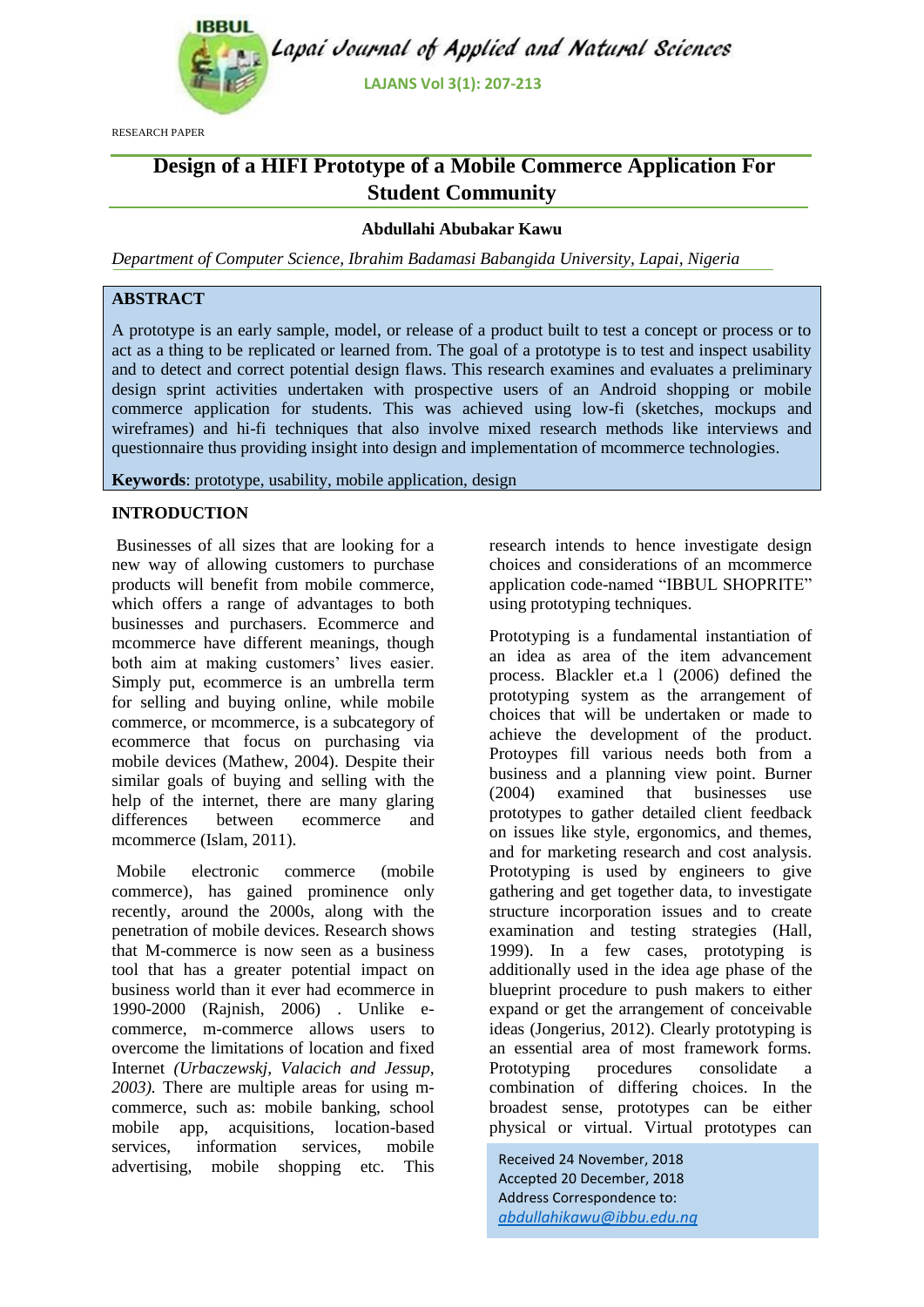include computer simulation or engineering analysis.. Physical prototypes can be created either for a subsystem or for the entire system. Furthermore, physical prototypes can be either full size or dimensionally scaled and can be either totally useful or be made to show just inadequate usefulness .

It has been observed that students are sometimes in urgent need for money to buy different things which may be very important to them academically or otherwise. Some of them includes handouts, textbooks, clothes, shoes, bags, foodstuffs, or even payment of their school fees, departmental fees, various levies, etc. In such situations, the students may be willing to sell any of his or her property in order to get some cash to meet these needs which might even be very urgent to them. A mobile ecommerce application or website becomes very desirable Thus, we walkthrough the prospective users (students) and watch how they think about how it should be designed and what functions they should accommodate. The scope of this study is limited to software design preferences of user of a proposed mobile e-commerce application for Ibrahim Badamasi Babangida University Lapai(IBBUL) students. Thus the research had focused on the design of an android based online shopping app for IBBU Lapai students. The following were some of the aim and objective of the research:

- i. To identify design guidelines for designing prototypes for android application.
- ii. Create a low-fidelity prototype of an android application using low fidelity tools.
- iii. Create a high-fidelity prototype of the application that allow students of IBBUL to shop online conveniently even from the comfort of being at their lodge or hostel.
- iv. To evaluate the prototype with prospective users students.

# **METHODOLOGY**

This section outlines the methodology for designing the IBBUL Mobile Shoprite. Different methods of data collection were employed by this study to obtain answers which were valid, reliable and relevant to prototyping. There are two types of Prototypes we employ to use,

i). Low fidelilty (Low-fi) prototype and ii) High Fidelity (Hi-fi) prototype.

*Low fidelity*: Low Fidelity prototypes are very communicative as all parties involved can be included (everybody can draw, no need to be a professional graphic designer (Fig 1). Low fidelity prototypes have no or little functionality, limited ability to detect errors. Example of low fidelity prototyping methods or approaches include, the use of pen and paper for sketches, wireframes,



*Figure 1.0: low fidelity prototype*

*(Design Research Society Biennial Conference, Sheffield, UK July 16-19 2008)*

*High fidelity:* This are a more aesthetically appealing level of prototype that have great semblance with the real product. High-fidelity prototyping is used for testing details specific functionality or for designing more functionality, closer to the final product. They are easier to test, as users can interact with the prototype. However, this prototype is expensive and time consuming and thus it create reluctance to change (due to high costs) and in many instance the functionality might still be restricted.

Tools that can be used For Low and Hi-Fidelity Prototyping include Axure, Balsamiq, Mockflow, Appery.io, Pencil, Mockingbird, Wireframe Sketcher, Adobe XD and Marvel.

### **Tools Used For This Research** *Paper and Pencil*

This was the first low-fidelity tool used for this project, it was used for brainstorming and also for iterative design with some students of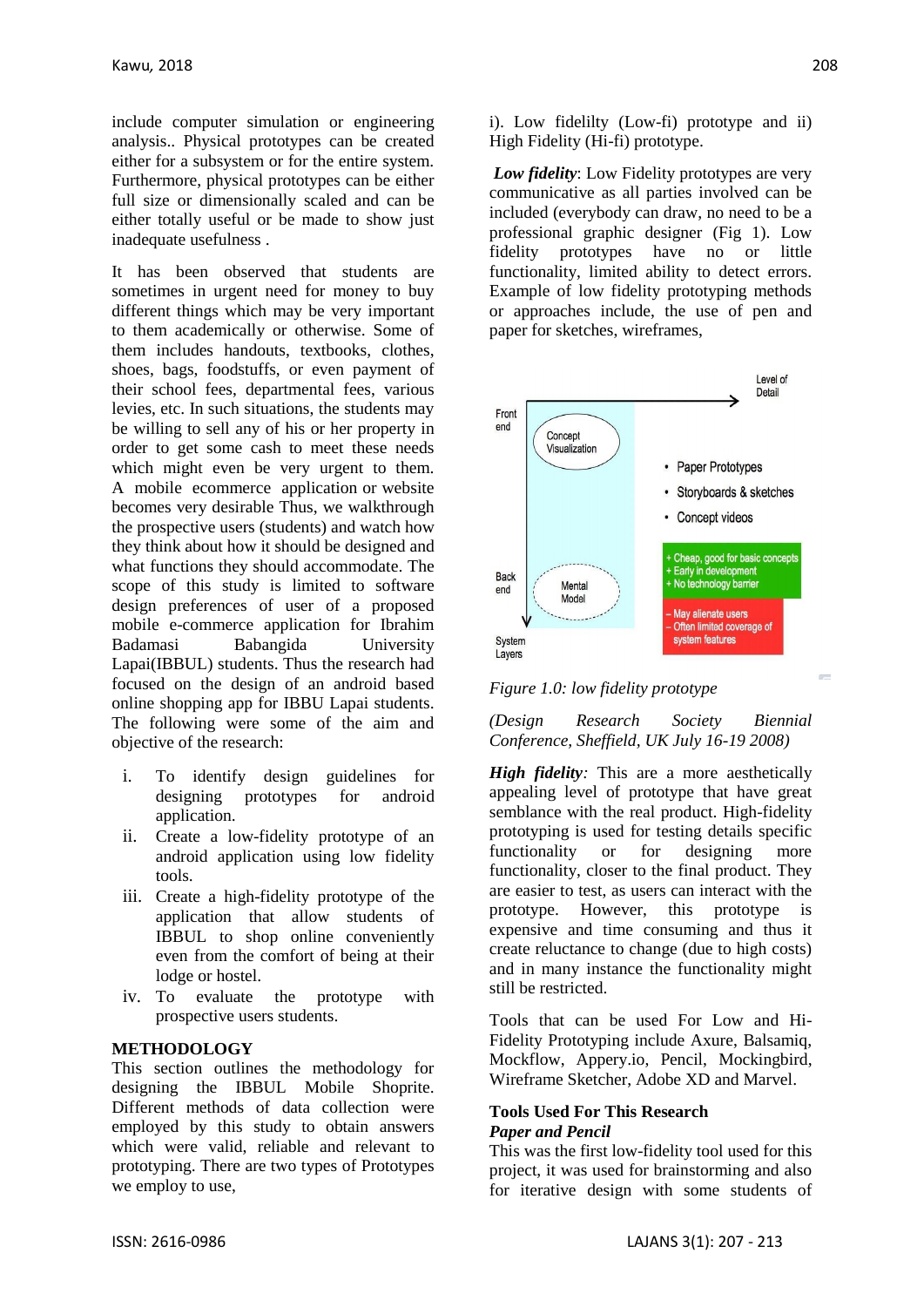Ibrahim Badamasi Babangida University (IBBUL).

# *Wireframe Sketcher*

This is the second low-fidelity tool used for this project to further represent the already sketched interface which was formally represented with paper and pencil, with the wireframe sketcher, you can get a better conceptual view of the designs with addition of different colors, the sizes and also icons and they will be represented in form of images. Sketching is actually one of the first prototyping method that can be used at the beginning of any prototyping. It is the rough representation of ideas and proposed plans with paper and pencil. Sketch is very useful as an early step in prototyping techniques. Sketching prototyping is not so useful for identifying technical reliability, response times certain interactions: scrolling, if handdrawn: colors, fonts etc.

# *Mock Plus*

Mock plus is a low fidelity prototyping tool which has the capability of designing a user interface and also linking the various screens together i.e when you click an icon from your system it can link you to the next screen. This tool helped the researcher to further explain the functionalities of the proposed IBBUL Mobile Shoprite during series of interviews with IBBUL students.

# *Balsamiq*

For the high-fidelity prototype, balsamiq was used which is a styling tool was used to style and enhance the design of the prototype and finally JavaScript was used to add functionality to the high-fidelity prototype. After which an intel SDK Was used to convert it to a hybrid Application.

The below algorithm illustrates the iterative process used to achieve the prototype of IBBUL Shoprite.



*Figure 2: prototyping process*

*(*Transactions on Computer-Human Interaction (TOCHI) 17.4 (2010*)*

# **Quantitative and Qualitative Research for Design**

To expand on our findings and make more meaning to our prototypes, during the course of this work, we used mixed method was used. The methods used are:

- i. Interview (to obtain Qualitative information and sketch).
- ii. Questionnaire (to obtain quantitative information).

# *Interview (1) with IBBUL Students*

Designing an android prototype for an educational or higher institution anywhere must always start by knowing what the students of that particular university actually needs in the proposed mobile application. Several interview sessions were carried out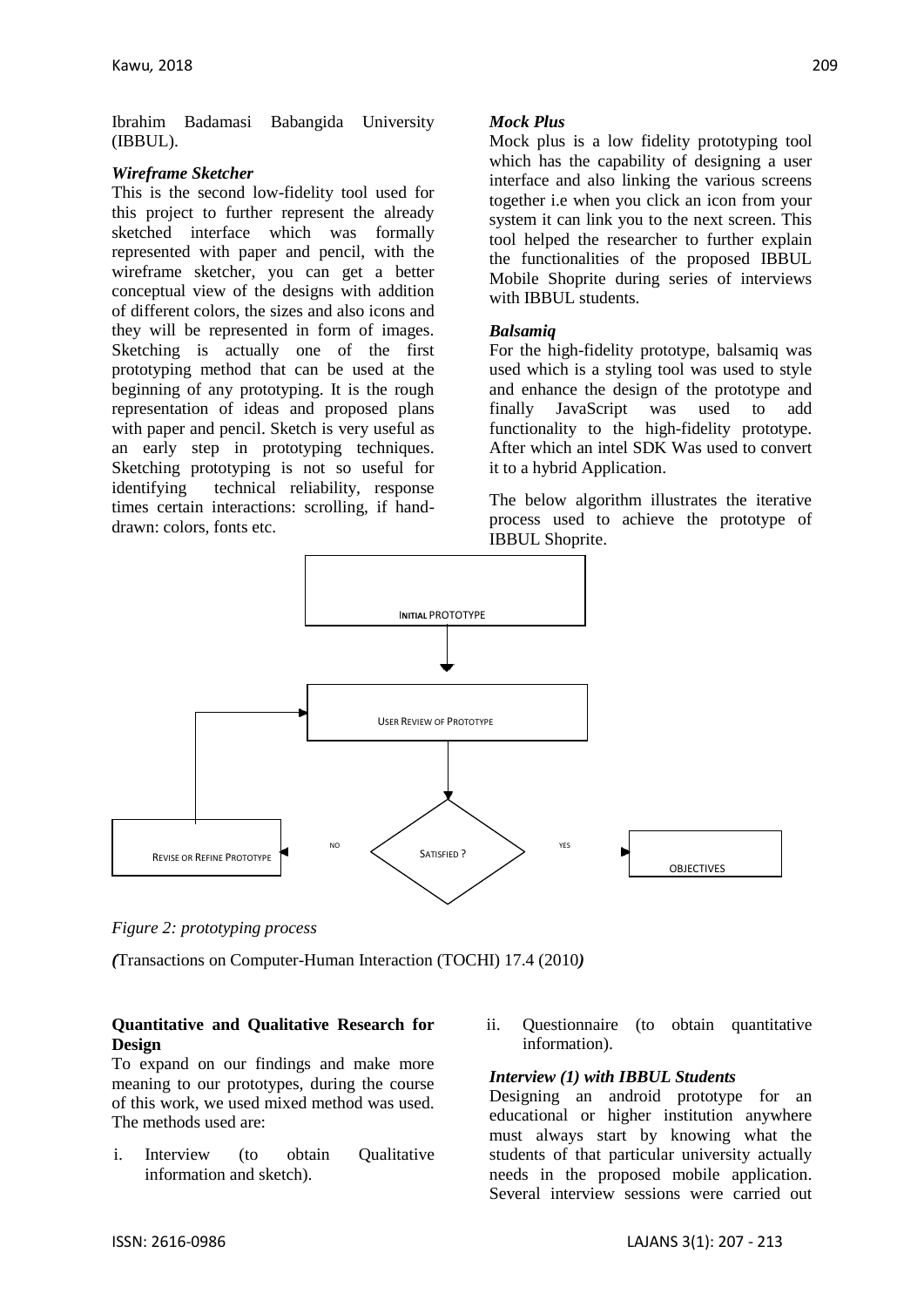randomly amongst students of Ibrahim Badamasi Babangida university (IBBUL). Find below, sample interviews and response of a particular participant available at:

Sample of interview and response:

- i. Name: Mubarak Ibrahim Usman (not real name).
- ii. Features you expect in the App: features that enables easy buying and selling.
- iii. Should the App be multilingual: No, English language is general and advised?
- iv. Any special Logo for the App: No, IBBUL logo is good enough.
- v. How many screens should the App have: 7 to 10 screens.
- vi. What is your choice color: IBBUL color (green and milk color)?
- vii. Should the App integrate with other social media: No, that is not necessary.

From the results gotten from this and similar interview above, the low fidelity and highfidelity prototype was designed. Below is the various low fidelity prototype for the user interface for the IBBUL Mobile Shoprite.

### **Design Artefacts From Interview Session** *The Splash Screen*

The splash screen is the first screen that will display immediately you click on the IBBUL Shoprite it can also be referred to as the welcome screen, this screen will last for a maximum of five (5) seconds after which you will be directed to the login page.



*Figure 3.8: splash screen*

# *Login Screen*

After the splash screen, the application redirects the student directly to the login page which provides a platform where the students will be authenticated and verified with their

matric number and password. It also has a sign-up button below which enables you to register if you have no account yet.



*Figure 3.9 login screen*.

# *Sign Up Screen*

After collating responses from prospective users, they came up with their proposed signup page. From their design, you will be able to register so that you can have an account with the IBBUL Mobile Shoprite, on this platform you will required to enter your name, department, matric number, email address, and phone number after which you will click the register button beneath then you will have an account with the IBBUL Mobile Shoprite.



*Figure 9.10 sign up screen*

#### *Home Screen*

This is the screen that provides you the platform to buy and sell after you have been authenticated and verified that you are a student and you have an account. on this screen you will see a search platform where you can easily search for any available item using the name of the item, it also has a slide show below displaying the list of available items from different categories.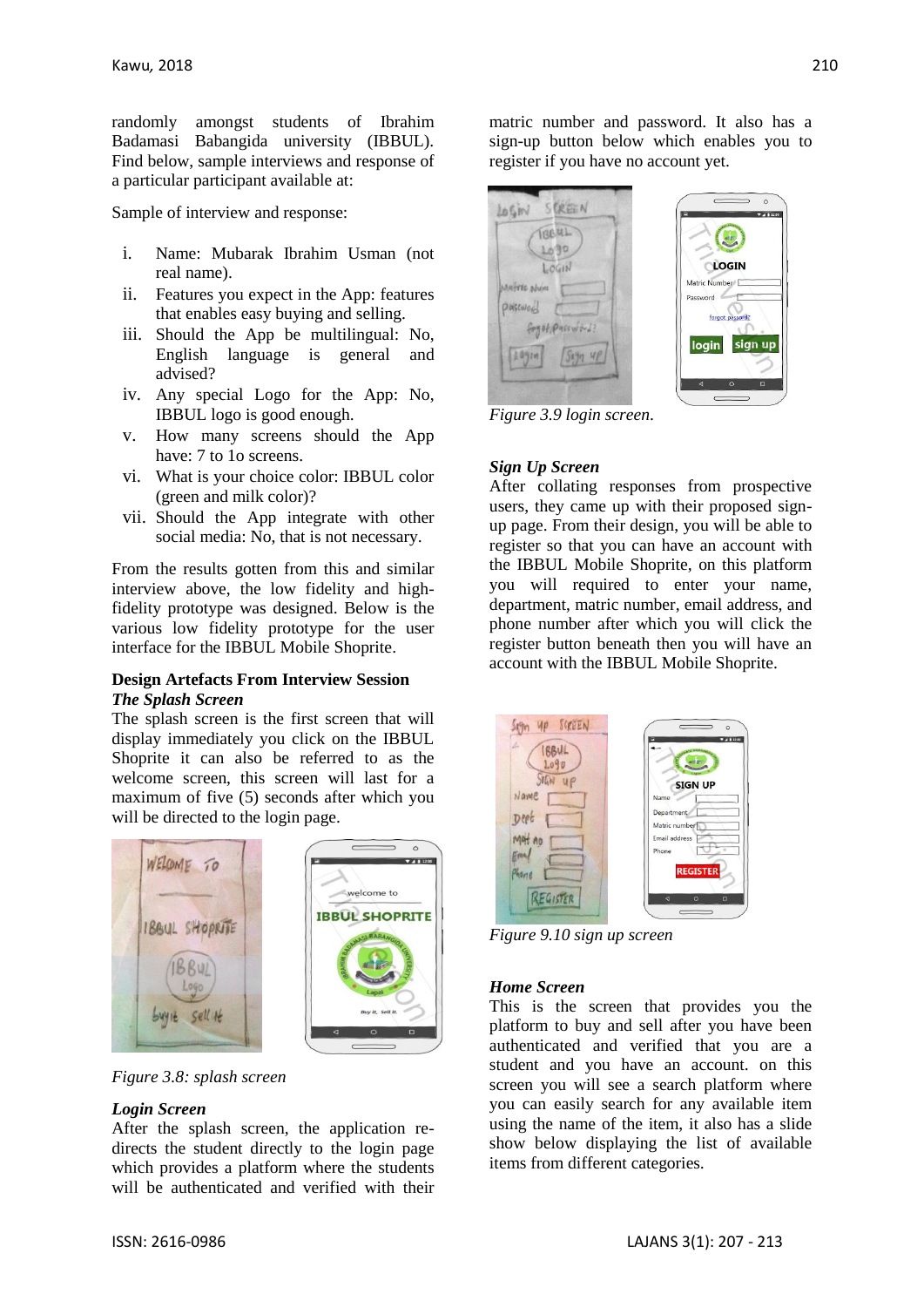

*Figure 9.11: home screen*

# *Profile Screen*

In the profile screen, it contains all information about the student's profile. A student will be able to upload or change his or her profile picture, through this platform also a student can change or edit their phone number and their email address.



*Figure 9.12: profile screen*.

#### *Sell It Page*

This is the screen that enables you to sell any item you want to sell, on this screen is a camera icon when you click, it takes you direct to your phone gallery and camera then you can now capture/select the item to be sold and upload it.



*Figure 9.13: sell it page*

### *Buy It Screen*

this screen displays all the available items on the list at that particular time. From this screen, students can select their choice item and purchase them by clicking on them.



*Figure 9.14: buy it screen*

# **RESULT OF PROTOTYPING AND DESIGN QUESTIONS**

This section is designed and aimed at the representation, analysis, and interpretation of various response gotten from the interviews and questionnaires. Percentage and frequency of each variable was calculated. 50 questionnaires were distributed to students from various faculties of Ibrahim Badamasi Babangida University Lapai. The data presented below is from the questionnaires that were administered by the researcher. The questionnaires were administered to undergraduates of Ibrahim Badamasi Babangida University Lapai, Niger State. The table below shows the result of the questionnaires..

#### **Should the App be multilingual?**

From the below statistics, 40% of students prefer the App to multilingual, while 60% prefer the App not to be multilingual but just English language.

Table 1: statistics of multilingual or English

| Variables      | Number of<br>Respondents | Percentage |
|----------------|--------------------------|------------|
| <b>YES</b>     | 20                       | 40%        |
| N <sub>0</sub> | 30                       | 60%        |
| Total          | 50                       | 100\%      |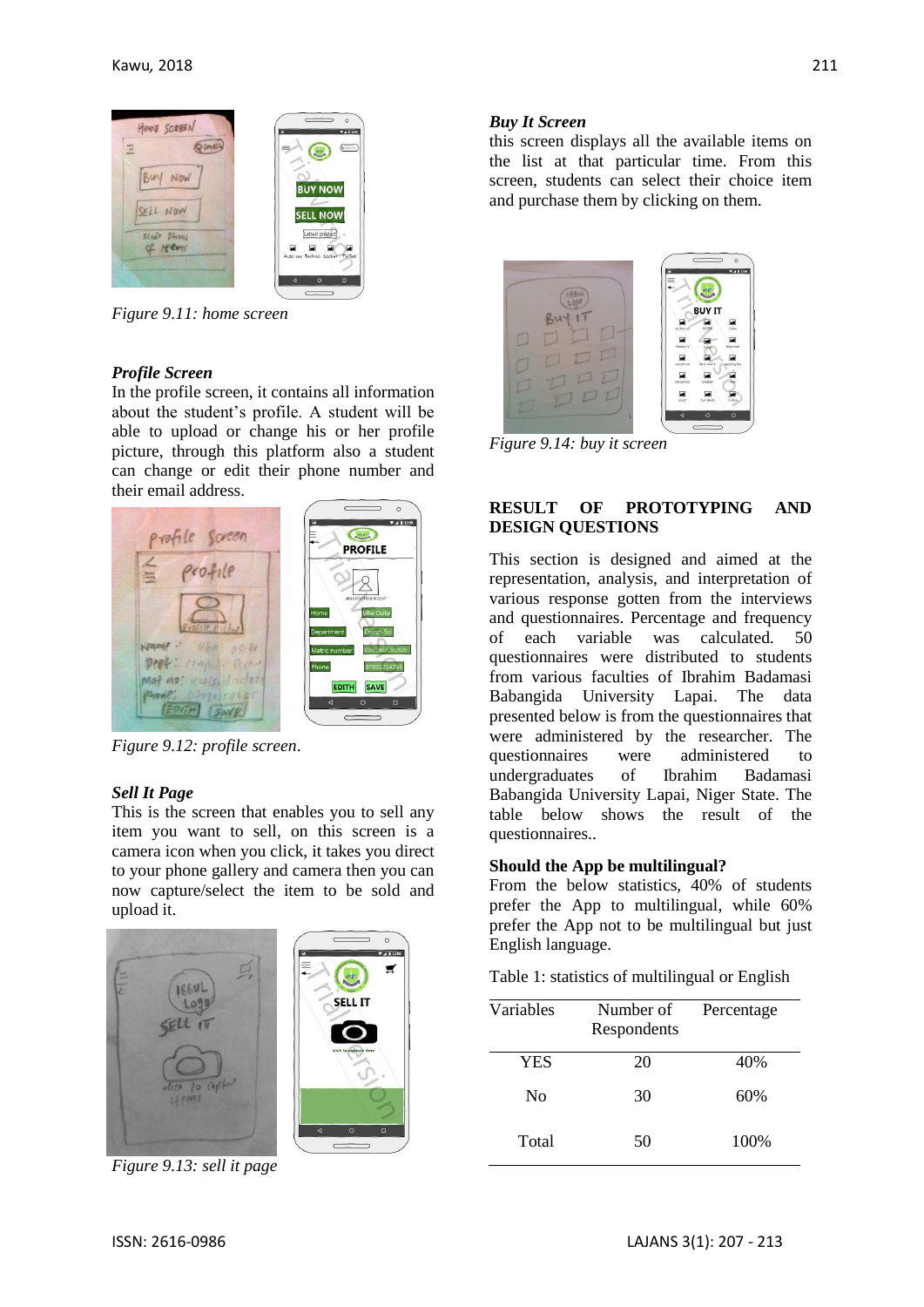**Which orientation should the App have?**

From the below statistics, 60% of students prefer the App to be in portrait while 20% prefer in landscape and while 20% prefer the both.

| Table 2: Statistic of orientation type |  |  |  |
|----------------------------------------|--|--|--|
|----------------------------------------|--|--|--|

| Variables   | Number of Percentage |      |
|-------------|----------------------|------|
|             | Respondents          |      |
| Portrait    | 30                   | 60%  |
| Landscape   | 10                   | 20%  |
| <b>Both</b> | 10                   | 20%  |
| Total       | 50                   | 100% |

#### **Should the App be used offline?**

From the below statistics, 30% of students prefer the App to be used offline only, 40% prefer it to be online while 30% prefer the both.

|  |  | Table 3: Statistic of offline, online or both |  |  |  |  |  |
|--|--|-----------------------------------------------|--|--|--|--|--|
|--|--|-----------------------------------------------|--|--|--|--|--|

| Variables   | Number of   | Percentage |
|-------------|-------------|------------|
|             | Respondents |            |
| offline     | 15          | 30%        |
| online      | 20          | 40%        |
| <b>Both</b> | 15          | 30%        |
| Total       | 50          | 100%       |

#### **Do you want a special logo for the App?**

From the below statistics, 30% of students want a special logo for the App, while 70% of students do not want a special logo for the App rather they prefer the IBBUL logo to be used for the App.

Table 4: Statistics of special logo or IBBUL logo

|           | Number of   |            |  |
|-----------|-------------|------------|--|
| Variables | Respondents | Percentage |  |
| YES       | 15          | 30%        |  |
| Nο        | 35          | 70%        |  |
| Total     | 50          | 100%       |  |

#### **How many screens would you want the App to have?**

From the below statistics, 40% of students prefer the App to have the range of 5 to 7 number of screens while 60% of students prefer the App to have the range 7 to 10 number of screens. So, considering the highest

| Table 5: Statistics of the number of screens |  |  |  |
|----------------------------------------------|--|--|--|
|----------------------------------------------|--|--|--|

| Variables | Number of Percentage |       |
|-----------|----------------------|-------|
|           | Respondents          |       |
| 5 to 7    | 20                   | 40%   |
| 7 to 10   | 30                   | 60%   |
| Total     | 50                   | 100\% |

**What color do you want the App to have?**

From the below statistics, 80% of students prefer the App to have IBBUL color while 20% of students disagree with the App having the IBBUL color, sob following the highest number of statistics, the App was designed to have the IBBUL color.

Table 6: Statistics for color combination

| Variables      | Number of   | Percentage |
|----------------|-------------|------------|
|                | Respondents |            |
| <b>YES</b>     | 40          | 80%        |
| N <sub>0</sub> | 10          | 20%        |
| Total          | 50          | 100%       |

#### **Should the App integrate with another social media App?**

With the below statistics, 60% of students prefer the App not to integrate with other social media like Facebook, WhatsApp, and twitter. But 40% of students prefer the App to integrate with those social media. Following the highest number of statistics, the App was designed not to integrate with other social media platforms.

Table 7: Statistics for external integration

| Number of      |             |            |  |  |
|----------------|-------------|------------|--|--|
| Variables      | Respondents | Percentage |  |  |
| N <sub>0</sub> | 30          | 60%        |  |  |
| <b>YES</b>     | 20          | 40%        |  |  |
| Total          | 50          | 100%       |  |  |

#### **DISCUSSION**

From the result of the research that was carried out, the response from the participants clearly states that students prefer the App to be just English language and not multilingual (see